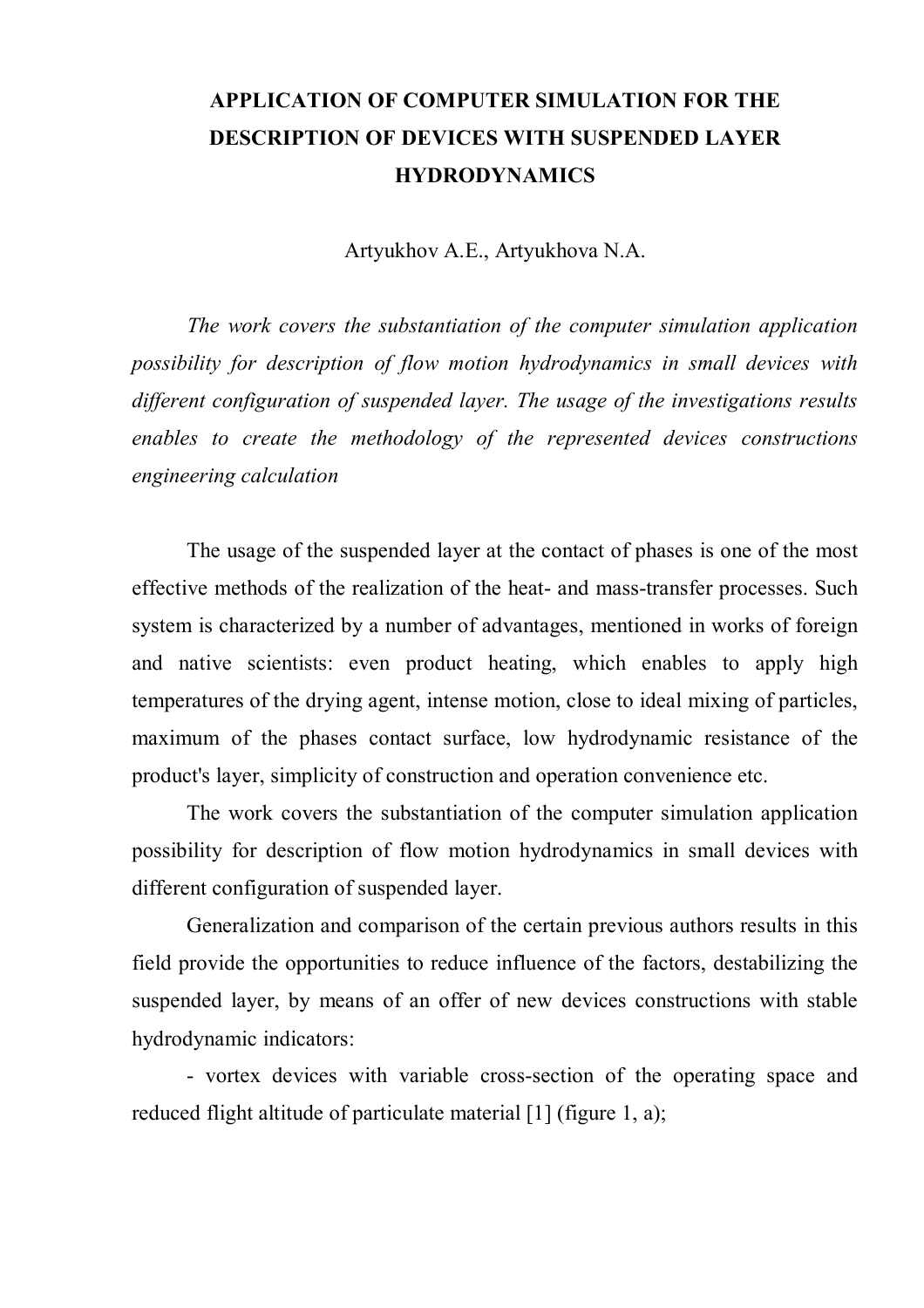- suspended layer devices with vertical sectionalization of inner space and creation of multistage counterflow contact of particulate material and fluidizing agent  $[2]$  (figure 1, b).

The indicators of the heat- and mass-transfer processes in the suspended layer become mainly clear by means of the solid (gas) and disperse (hard) flow motion hydrodynamic indicators. The efficiency of the suspended layer devices work to a large degree depends on the flow field of gas stream, which distribution on the working volume of the device has an influence of disperse material trajectory.

The results of computer simulation of solid and disperse phases hydrodynamic descriptions in vortex granulators and multistage gravity shelf dryers have been examined.

For calculation of the hydrodynamic motion flow and for visualization of the results of the investigations, the complexes COSMOS FloWorks (www.solidworks.com) and Flow Vision (www.flowvision.ru) have been used in this work.

## **Vortex granulators**

During of small vortex granulating devices designing the special attention is paid to hydrodynamic modes of granules motion in operating volume of the device under the influence of the swirling gas flow and determination of their conditions in terms of equilibrium. The selection of gas flow parameters, which enables the granule to be in active volume the ample time, is performed depending on design features of the vortex device. While operating hydrodynamic granule motion, it is necessary to provide their receipt of the specified qualities without demolition of their structure.

Computer simulation includes such stages:

- investigating of the operating vortex device volume configuration influence upon hydrodynamic solid phase motion;

- investigating of the swirler construction influence upon the hydrodynamic solid phase motion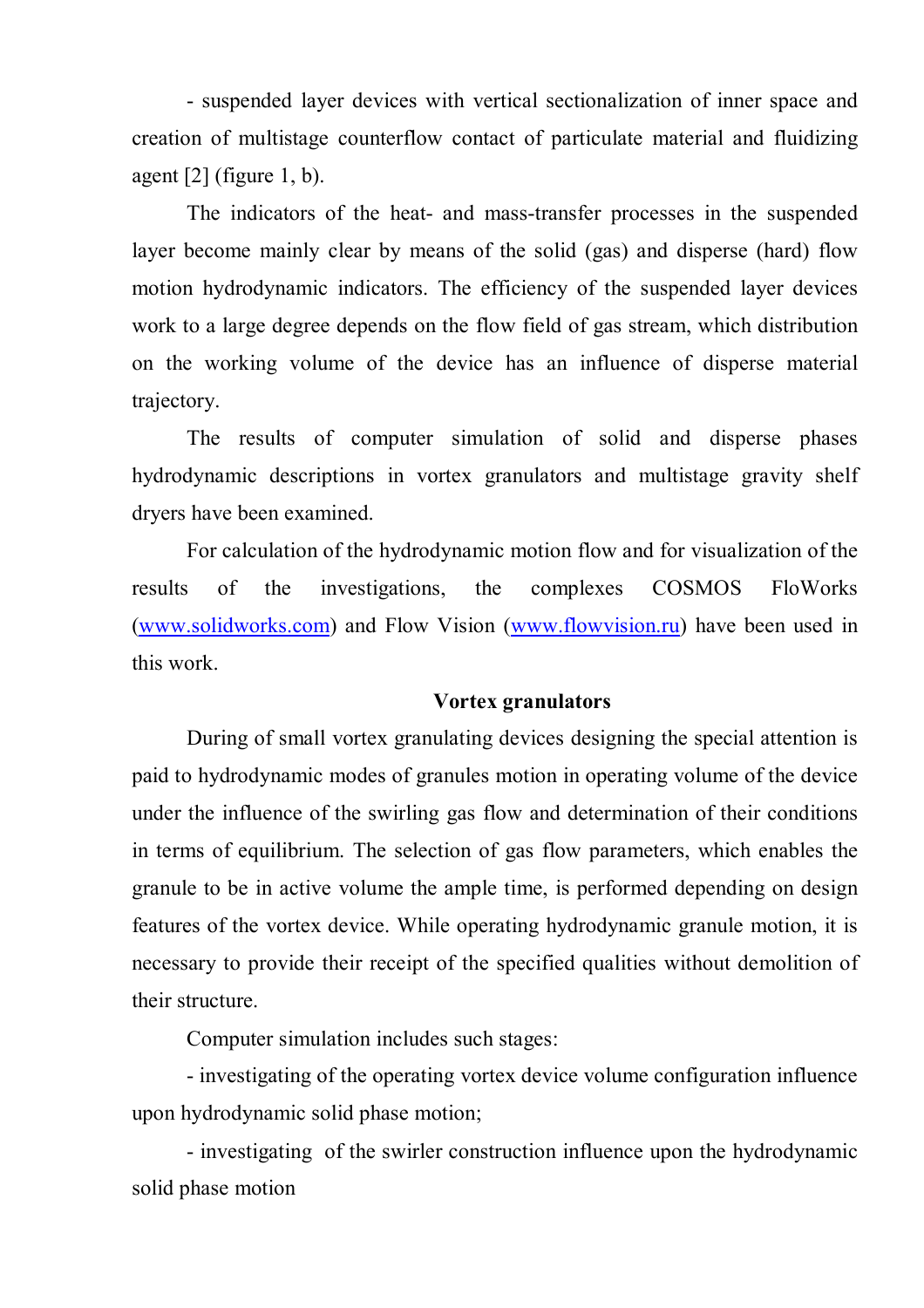- selection of the vortex device optimal construction in accordance with granules quality requirements.



Figure  $1$  – Devices with suspended layer:  $a$  – vortex device with variable cross-section of the operating space and reduced flight altitude of particulate material; b – devices with vertical sectionalization of inner space and creation of multistage counterflow contact of particulate material and fluidizing agent

In the sequel field distribution of the solid phase speed according to the height and radius of the device is researched according to the results of swirled gas flow hydrodynamics computer simulation for several operating place configurations and a way of gas flow swirl. At the same time places of possible formation of stagnant zones, zones of lower gas flow motion speed, where distribution of gas flow speed becomes uneven, are determined. After that correction of vortex granulator constructive parameters together with detection of optimal operating volume configuration are performed.

The trajectory of granule motion, speed fields of gas flow and granules stipulate time, spent by the granule in operating place of vortex granulator. This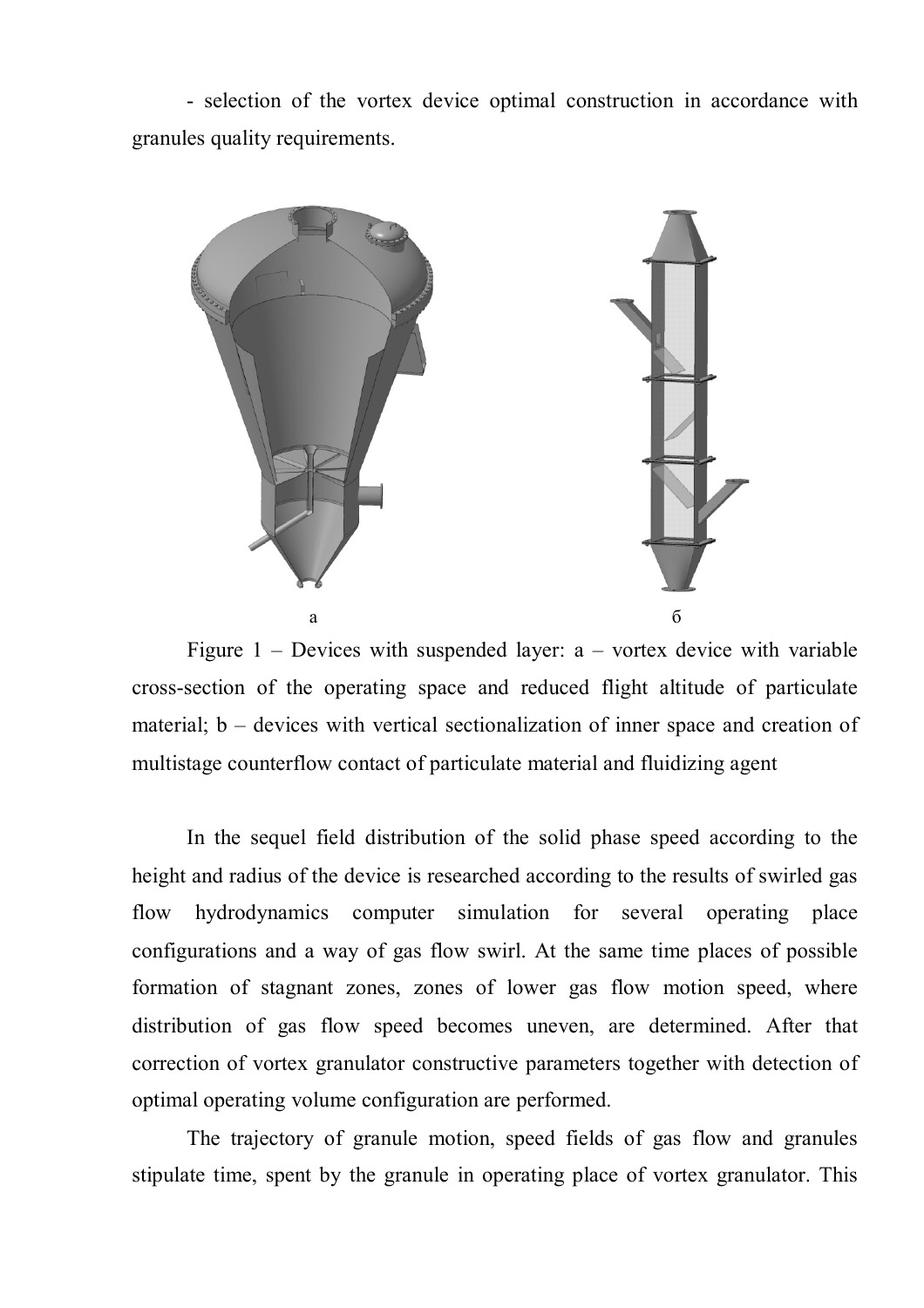time must be enough to enable liquid-alloy droplet to come through the stage of crystallization. Analysis of the granule motion trajectory according to the initial conditions and set of geometrical and engineering characteristics enables to detect their influence upon the change of the granule motion trajectory and the least necessary time of its staying in the device operating volume.

Thereby, application of computer simulation while investigating of hydrodynamics vortex flows enables to choose the optimal configuration of operating place and swirler construction for vortex device. Therewith the necessary quality of ready-made products, which depends on the requests to heat treatment and durability, is provided.

## **Multistage gravity shelf dryers**

Research of hydrodynamics single-phase and two-phase flow motion in gravity multistage shelf device enables getting of qualitative and quantitative picture, describing the peculiarities of the development of the sectioned suspended layer under conditions of counterflow interaction of the fluidizing agent and particulate material.

The results of experimental research and computer simulation enable to ascertain salience of the particulate material motion in the device operating place, to light the presence of areas with lower speed, intensive vortex formation, separation and so on. Such approach to hydrodynamics flow motion enables to reveal constructive drawbacks of the under study device and eliminate them in the design phase of prototype, that reduces cost price of the industrial devices.

Computer simulation includes such stages:

- investigating of the construction of the shelf upon the hydrodynamics of solid phase motion and trajectory of the disperse material motion;

- selection of the shelf dryer optimal construction in accordance with the requests to the product.

The introduced constructions of the devices have the following advantages:

1. Possibility of simultaneous performing of several processes (e.g. process of drying and classifying of material) in the same device.